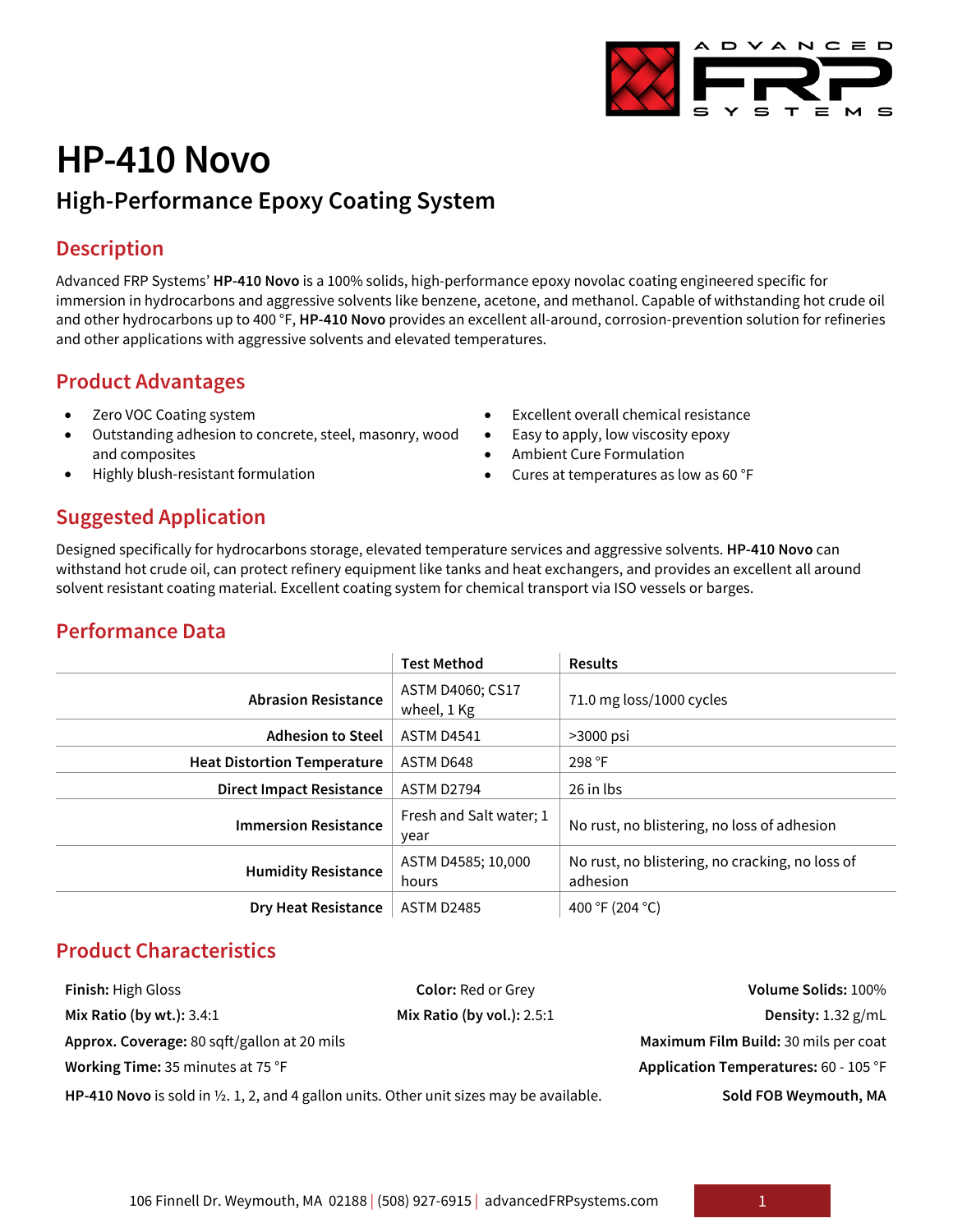

# **Cure Schedule**

| <b>Cures for Application</b>    | 50 °F (10 °C) | 75 °F (24 °C)  | 100 °F (38 °C) |
|---------------------------------|---------------|----------------|----------------|
| Dry to Touch                    | 9 hours       | 6 hours        | 4 hours        |
| Dry Hard                        | 18 hours      | 12 hours       | 8 hours        |
| Overcoat Window                 | 9 - 120 hours | $6 - 72$ hours | $6 - 60$ hours |
| <b>Cures for Service</b>        | 50 °F (10 °C) | 75 °F (24 °C)  | 100 °F (38 °C) |
|                                 |               |                |                |
| Atmospheric                     | 36 hours      | 24 hours       | 12 hours       |
| Water Immersion                 | 48 hours      | 36 hours       | 24 hours       |
| <b>Full Chemical Resistance</b> | 168 hours     | 96 hours       | 48 hours       |

*Contact Advanced FRP Systems for elevated temperature post-cure information. Elevated temperature cures will increase chemical resistance and reduce return to service time.*

# **Application Information**

#### *All Advanced FRP Systems products should be installed by a certified applicator or with direct oversight by Advanced FRP Systems, Inc. This data sheet provides general application guidelines for HP-410 Novo.*

#### *Contact Advanced FRP Systems for more information if your project has detailed coating specifications.*

Ensure air and substrate temperatures are between 60 - 105 °F and relative humidity is below 95%. Follow surface preparation guidelines below prior to coating.

Pour all of Part A – Hardener into Part B – Base and mix with low speed power agitator for 2-3 minutes. Using a paint stick or spatula, thoroughly scrape sides and bottom of unit. Mix with power mixer for an additional 2 minutes. Do not dilute Advanced FRP products.

**HP-410 Novo** can be applied via brush, roller, conventional airless spray equipment or plural component, airless spray equipment. Consult Advanced FRP Application Guidelines for information on spraying **HP-410 Novo**.

Stripe coating of all crevices, weld seems, corners and sharp angles is an essential part of good coating practices and should be done for all immersion services. Heavily pitted areas should be filled with **FRP Repair Putty** or other Advanced FRP resurfacing material prior to coating.

**HP-410 Novo** should be applied at 10 – 30 mils per coat in 1 – 3 coats according to the specification for your project. Hydrocarbon immersion generally requires 20 – 30 mils DFT in two coats while distilled and deionized water requires 50 – 60 mils DFT.

After the coating system has cured, the dry film thickness should be measured by non-destructive dry film thickness gauges to verify minimum application thickness. The coating system should be free of all pinholes and holidays which can be tested through high voltage spark testing. The cured film should be essentially free of runs, sags, inclusions, and other defects. All coating deficiencies should be repaired and allowed to cure prior to return to service.

#### **Surface Preparation**

**Steel (Immersion Service):** Remove all oil and grease from surface with an SSPC-SP 1 Solvent Wipe prior to blasting. Abrasive Blast to an SSPC-SP 10 Near white metal blast with a sharp angular profile of 2 – 3 mils (50 – 75 microns).

**Steel (Atmospheric Corrosion):** Remove all oil and grease from surface with an SSPC-SP 1 Solvent Wipe. Minimum surface preparation of SSPC-SP 2 Hand Tool Cleaning must be performed. For enhanced performance, an SSPC-SP 6 Commercial Blast Cleaning with an angular surface profile of 1.5+ mils should be used.

**Concrete (Immersion/Secondary Containment):** Refer to SSPC-SP 13/NACE No. 6, Section 4.3.1 or ICRI No. 310.2, CSP 1-3 for concrete preparation guidelines. Surface should be thoroughly cleaned and dry. Concrete and mortar must be cured at least 28